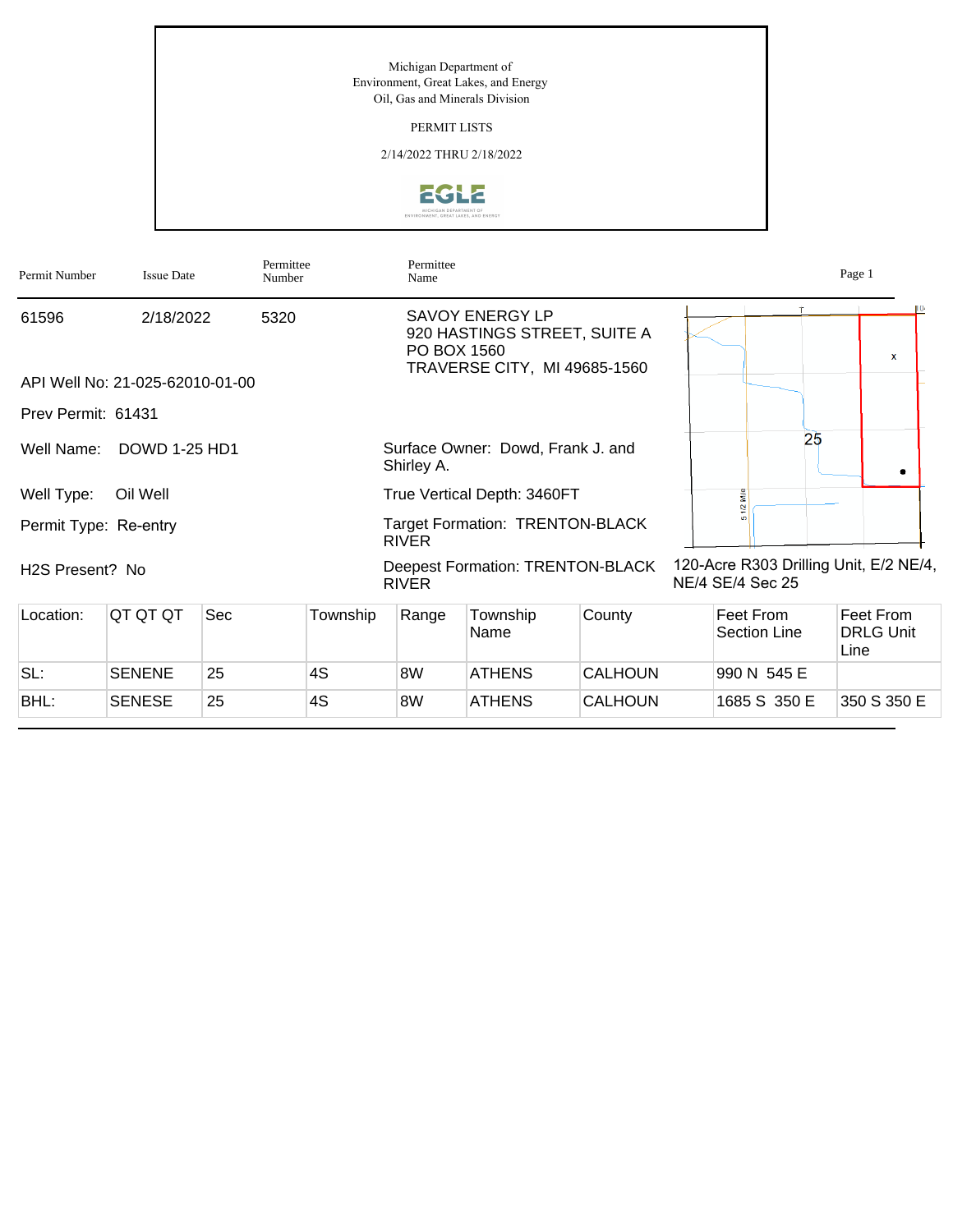UPDATED PERMITS

2/14/2022 THRU 2/18/2022



Permit Number Permittee Number

Permittee<br>Name

Name Page 1

# **PLUGGING INSTRUCTIONS ISSUED:**

49105 6361

RIVERSIDE ENERGY MICHIGAN LLC 10691 EAST CARTER ROAD SUITE 201 TRAVERSE CITY, MI 49684

API Well Number: 21-009-49105-00-00

Well Name: GREEN RIVER SOUTH A3-2

Plug Inst. Issue Date: 2/11/2022

| Location | <b>IOT OT OT</b> | <b>Sec</b> | Township | Range | Township Name     | County         | Feet From Section<br>Line | <b>Feet From DRLG</b><br>Unit |
|----------|------------------|------------|----------|-------|-------------------|----------------|---------------------------|-------------------------------|
| SL:      | <b>INWNWNE</b>   |            | 29N      | 16W   | l MANCELONA       | <b>LANTRIM</b> | 660 N 330 W               | 1660 N 330 W                  |
| BHL:     | <b>INWNWNE</b>   |            | 29N      | 6W    | <b>IMANCELONA</b> | <b>LANTRIM</b> |                           |                               |

Comment: App to P&A expires on 2/11/2023

5368 2545

UNION OIL CO OF CALIFORNIA 2210 W. PINE RIVER RD. BRECKENRIDGE, MI 48615

API Well Number: 21-035-05368-00-00

Well Name: PURE SHELL VAN HORN, A E 2-A

Plug Inst. Issue Date: 2/11/2022

| Location | <b>JOT OT OT</b> | <b>Sec Township</b> | Range | <b>Township Name</b> | County        | Feet From Section<br>Line | Feet From DRLG<br>Unit |
|----------|------------------|---------------------|-------|----------------------|---------------|---------------------------|------------------------|
| ISL:     | <b>INWNESW</b>   | 18N                 | 16W   | <b>FREEMAN</b>       | <b>ICLARE</b> | 330 N 990 E               |                        |
| BHL:     | <b>INWNESW</b>   | 18N                 | 16W   | <b>FREEMAN</b>       | <b>ICLARE</b> |                           |                        |

Comment: App to Re-P&A expires on 2/11/2023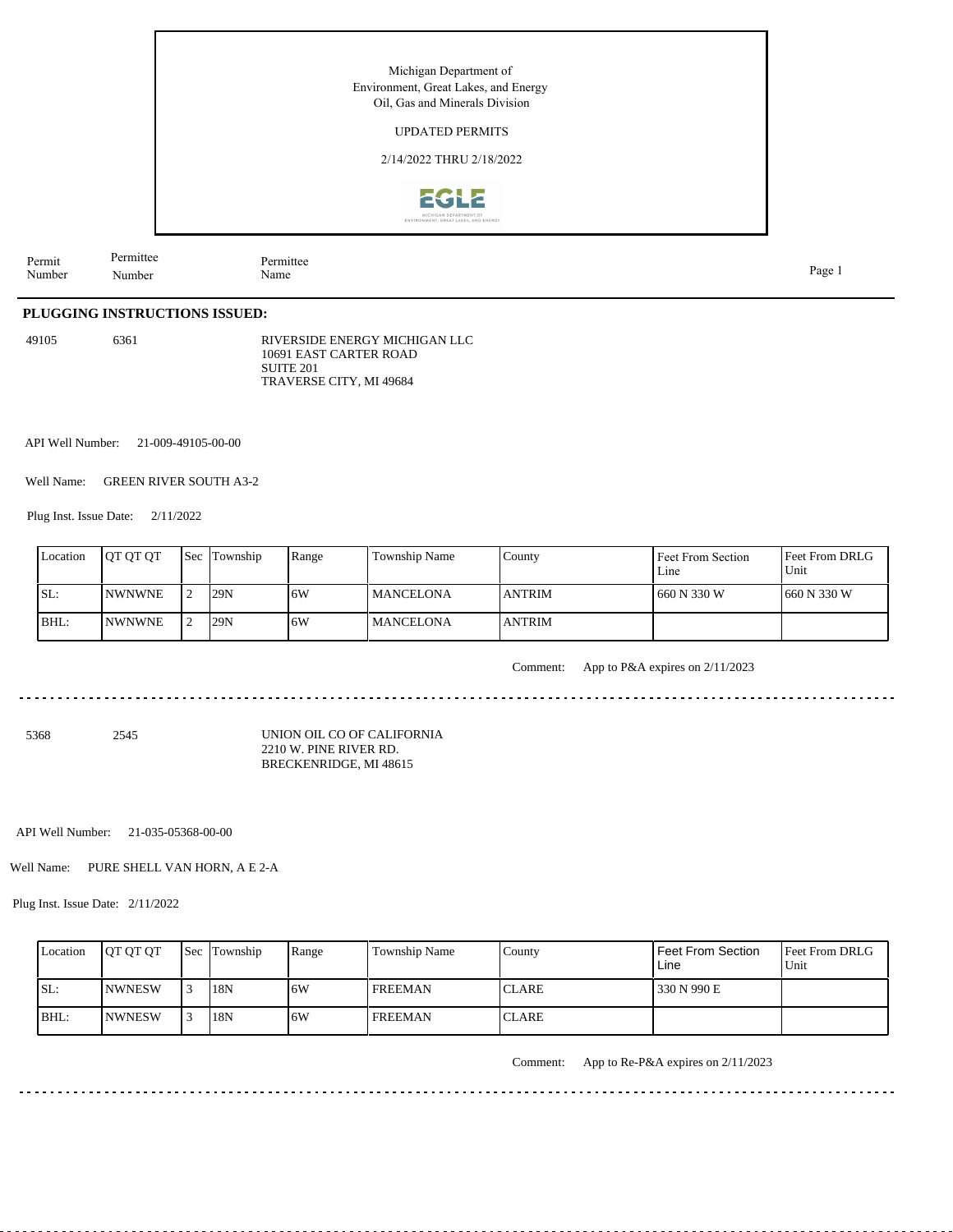## UPDATED PERMITS

2/14/2022 THRU 2/18/2022



| Permit | Permittee | Permittee                                                                      | Page 2 |
|--------|-----------|--------------------------------------------------------------------------------|--------|
| Number | Number    | Name                                                                           |        |
| 5507   | 2545      | UNION OIL CO OF CALIFORNIA<br>2210 W. PINE RIVER RD.<br>BRECKENRIDGE, MI 48615 |        |

API Well Number: 21-035-05507-00-00

Well Name: STATE CLARE 1-A

Plug Inst. Issue Date: 2/16/2022

| Location | <b>OT OT OT</b> | <b>Sec</b> | Township | Range | Township Name  | County       | <b>Feet From Section</b><br>Line | <b>Feet From DRLG</b><br>Unit |
|----------|-----------------|------------|----------|-------|----------------|--------------|----------------------------------|-------------------------------|
| SL:      | <b>N2NENW</b>   |            | 33 19N   | 16W   | <b>REDDING</b> | <b>CLARE</b> | 330 N 660 E                      |                               |
| BHL:     | <b>IN2NENW</b>  |            | 33 19N   | 16W   | <b>REDDING</b> | <b>CLARE</b> |                                  |                               |

. . . . . . . . . . . . . . . . . . . .

#### Comment: App to Re-P&A expires on 2/16/2023

5570 2545

UNION OIL CO OF CALIFORNIA 2210 W. PINE RIVER RD. BRECKENRIDGE, MI 48615

API Well Number: 21-035-05570-00-00

Well Name: SWITZER, FLOYD O 2

Plug Inst. Issue Date: 2/1/2022

| Location | <b>OT OT OT</b> | <b>Sec Township</b> | Range | Township Name | County       | l Feet From Section<br>Line | <b>Feet From DRLG</b><br>Unit |
|----------|-----------------|---------------------|-------|---------------|--------------|-----------------------------|-------------------------------|
| ISL:     | <b>INESESW</b>  | 27 19N              | .6W   | l REDDING     | <b>CLARE</b> | 990 S 450 E                 |                               |
| IBHL:    | <b>INESESW</b>  | 27 19N              | 6W    | l REDDING     | <b>CLARE</b> |                             |                               |

<u>. . . . . . . . . . . . . . . . . .</u>

Comment: App to Re-P&A expires on 2/11/2023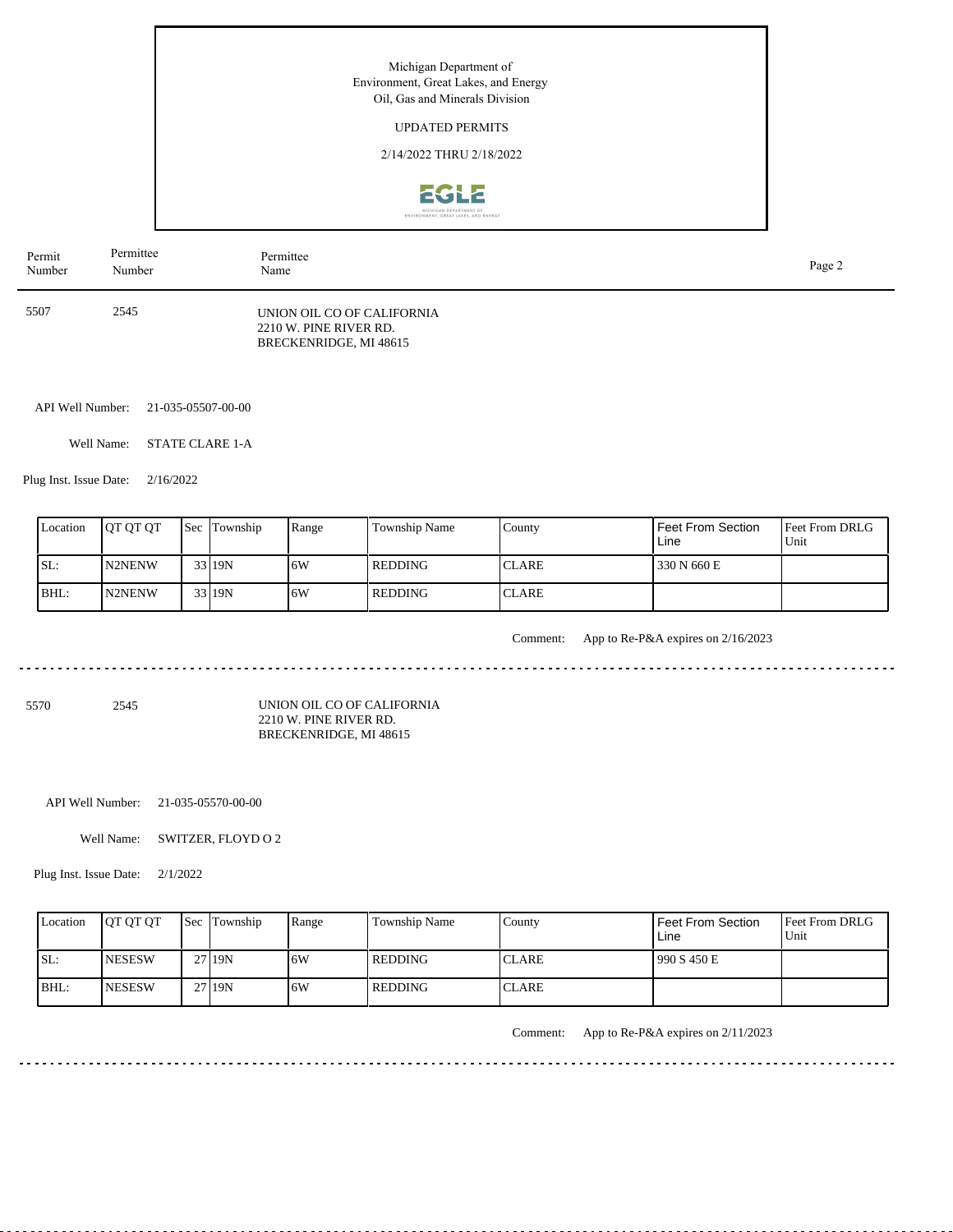Michigan Department of Environment, Great Lakes, and Energy Oil, Gas and Minerals Division UPDATED PERMITS 2/14/2022 THRU 2/18/2022 EGLE IGAN DEPARTMENT OF<br>IT, GREAT LAKES, AND ENERGY Permittee Permittee Name Page 3 Number

> UNION OIL CO OF CALIFORNIA 2210 W. PINE RIVER RD. BRECKENRIDGE, MI 48615

API Well Number: 21-035-06245-00-00

Well Name: STATE CLARE A-4

Plug Inst. Issue Date: 2/16/2022

6245 2298

Permit Number

| Location | <b>OT OT OT</b>     | <b>Sec</b> | Township | Range | Township Name  | County        | Feet From Section<br>Line | <b>Feet From DRLG</b><br>Unit |
|----------|---------------------|------------|----------|-------|----------------|---------------|---------------------------|-------------------------------|
| SL:      | <b>S2SWNW</b>       | 33         | 19N      | 16W   | <b>REDDING</b> | <b>ICLARE</b> | 330 S 660 W               |                               |
| BHL:     | S <sub>2</sub> SWNW | 33         | 19N      | .6W   | <b>REDDING</b> | <b>ICLARE</b> |                           |                               |

Comment: App to Re-P&A expires on 2/16/2023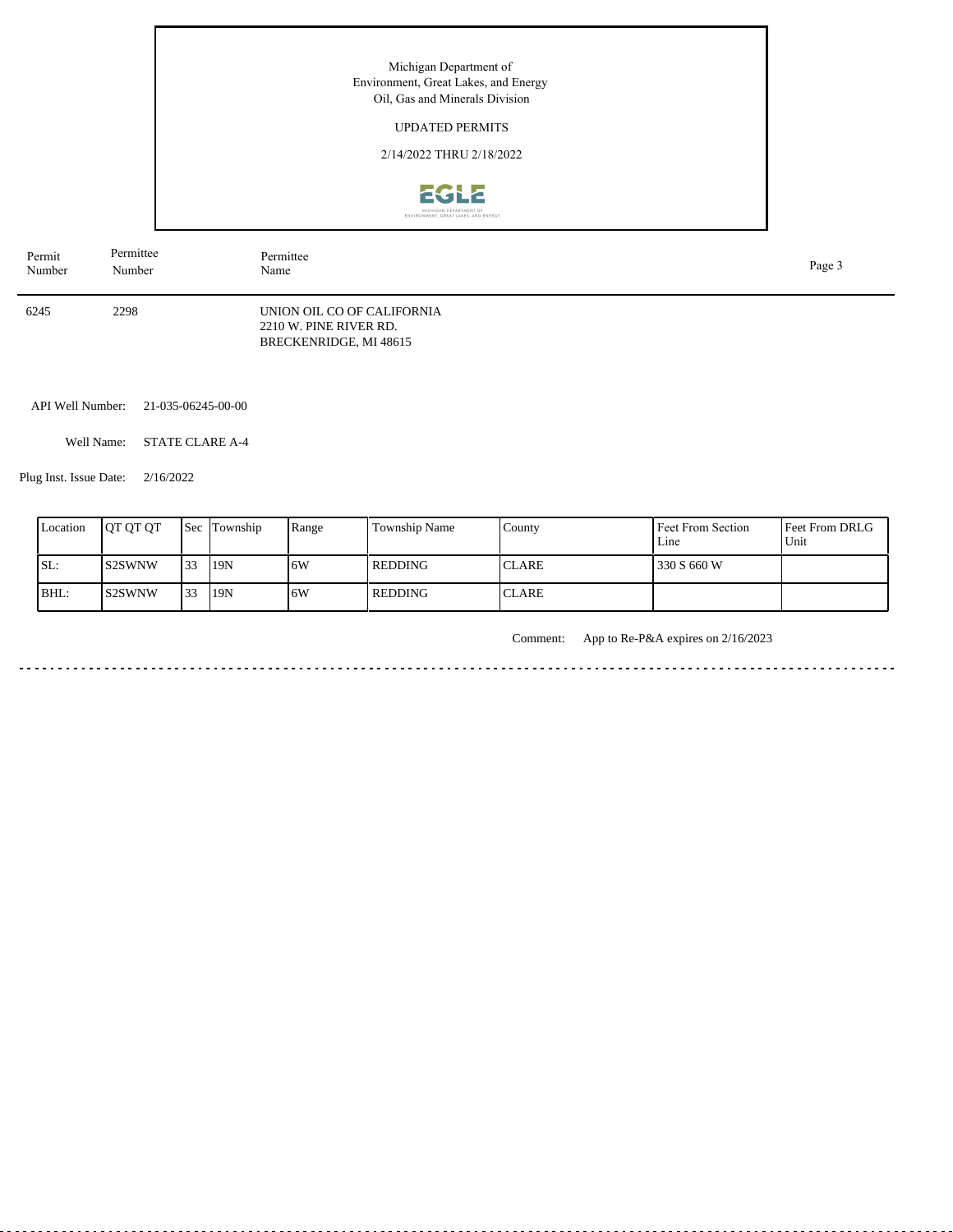UPDATED PERMITS

2/14/2022 THRU 2/18/2022



Permit Number Permittee Number Permittee<br>Name Name Page 4

# **RECORD OF WELL PLUGGING:**

5665 2545

UNION OIL CO OF CALIFORNIA 2210 W. PINE RIVER RD. BRECKENRIDGE, MI 48615

API Well Number: 21-035-05665-00-00

Well Name: BICKNELL, JAMES S 4-B

Plugging Date: 12/22/2021

| Location | <b>OT OT OT</b>     | <b>Sec</b> | Township | Range | Township Name  | County       | Feet From Section<br>Line | Feet From DRLG<br>Unit |
|----------|---------------------|------------|----------|-------|----------------|--------------|---------------------------|------------------------|
| SL:      | N <sub>2</sub> SESE | 28         | 19N      | 16W   | <b>REDDING</b> | <b>CLARE</b> | 990 S 660 E               |                        |
| BHL:     | N <sub>2</sub> SESE | 28         | 119N     | 16W   | <b>REDDING</b> | <b>CLARE</b> |                           |                        |

<u>. . . . . . . . . . . . . . .</u>

<u>. . . . . . . . . . . . . .</u>

59874 6312

ARBOR OPERATING LLC 333 West Grandview Parkway Suite 401 TRAVERSE CITY, MI 49684

API Well Number: 21-015-59874-00-00

Well Name: HALBERT 1-7

Plugging Date: 11/3/2021

| Location | <b>IOT OT OT</b> | <b>Sec Township</b> | Range | Township Name    | County       | Feet From Section<br>Line | Feet From DRLG<br>Unit |
|----------|------------------|---------------------|-------|------------------|--------------|---------------------------|------------------------|
| ISL:     | <b>INENESW</b>   | 1N                  | 8W    | <b>JOHNSTOWN</b> | <b>BARRY</b> | 2298 S 2333 W             | 330 N 330 E            |
| BHL:     | <b>INENESW</b>   | 1N                  | 8W    | <b>JOHNSTOWN</b> | <b>BARRY</b> |                           |                        |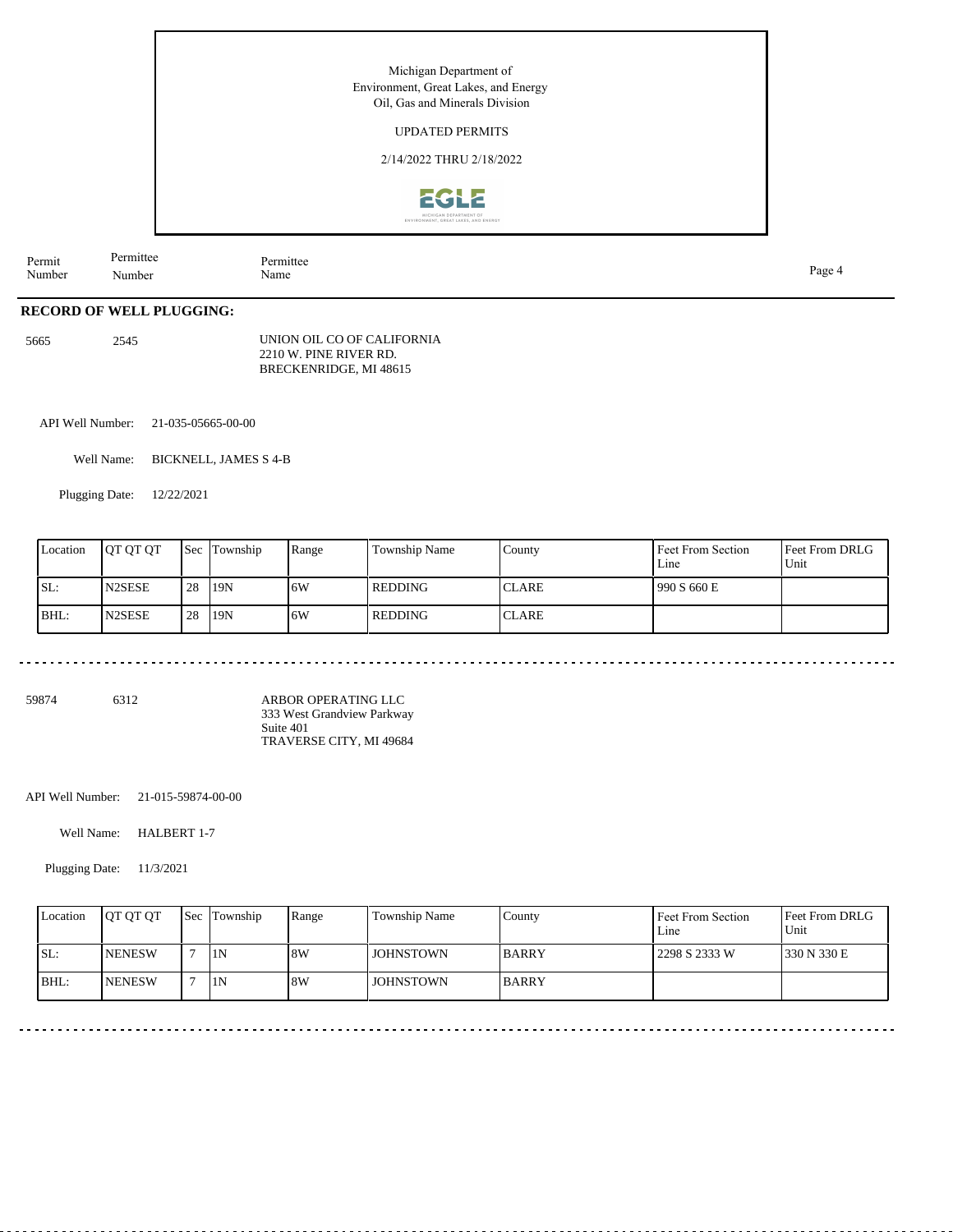## UPDATED PERMITS

2/14/2022 THRU 2/18/2022



| Permit | Permittee | Permittee                                                                                 | Page 5 |
|--------|-----------|-------------------------------------------------------------------------------------------|--------|
| Number | Number    | Name                                                                                      |        |
| 60402  | 6312      | ARBOR OPERATING LLC<br>333 West Grandview Parkway<br>Suite 401<br>TRAVERSE CITY, MI 49684 |        |

API Well Number: 21-015-60402-00-00

Well Name: SWANSON 4-7

Plugging Date: 11/3/2021

| Location | <b>IOT OT OT</b> | <b>Sec Township</b> | Range | Township Name    | Countv       | <b>Feet From Section</b><br>Line | <b>Feet From DRLG</b><br>Unit |
|----------|------------------|---------------------|-------|------------------|--------------|----------------------------------|-------------------------------|
| ISL:     | <b>INESWSW</b>   | 1N                  | 8W    | <b>JOHNSTOWN</b> | <b>BARRY</b> | 1988 S 983 W                     | 1330 N 330 E                  |
| BHL:     | <b>INESWSW</b>   | 1N                  | 8W    | JOHNSTOWN        | <b>BARRY</b> |                                  |                               |

6727 2298

UNION OIL CO OF CALIFORNIA 2210 W. PINE RIVER RD. BRECKENRIDGE, MI 48615

API Well Number: 21-035-06727-00-00

Well Name: STATE SPARROW A-4

Plugging Date: 12/11/2021

| Location | <b>OT OT OT</b>     |    | <b>Sec Township</b> | Range | <b>Township Name</b> | County       | Feet From Section<br>Line | Feet From DRLG<br>Unit |
|----------|---------------------|----|---------------------|-------|----------------------|--------------|---------------------------|------------------------|
| SL:      | N2NWSE              | 29 | 19N                 | 16W   | <b>REDDING</b>       | <b>CLARE</b> | 600 N 575 W               |                        |
| BHL:     | N <sub>2</sub> NWSE | 29 | 19N                 | 16W   | REDDING              | <b>CLARE</b> |                           |                        |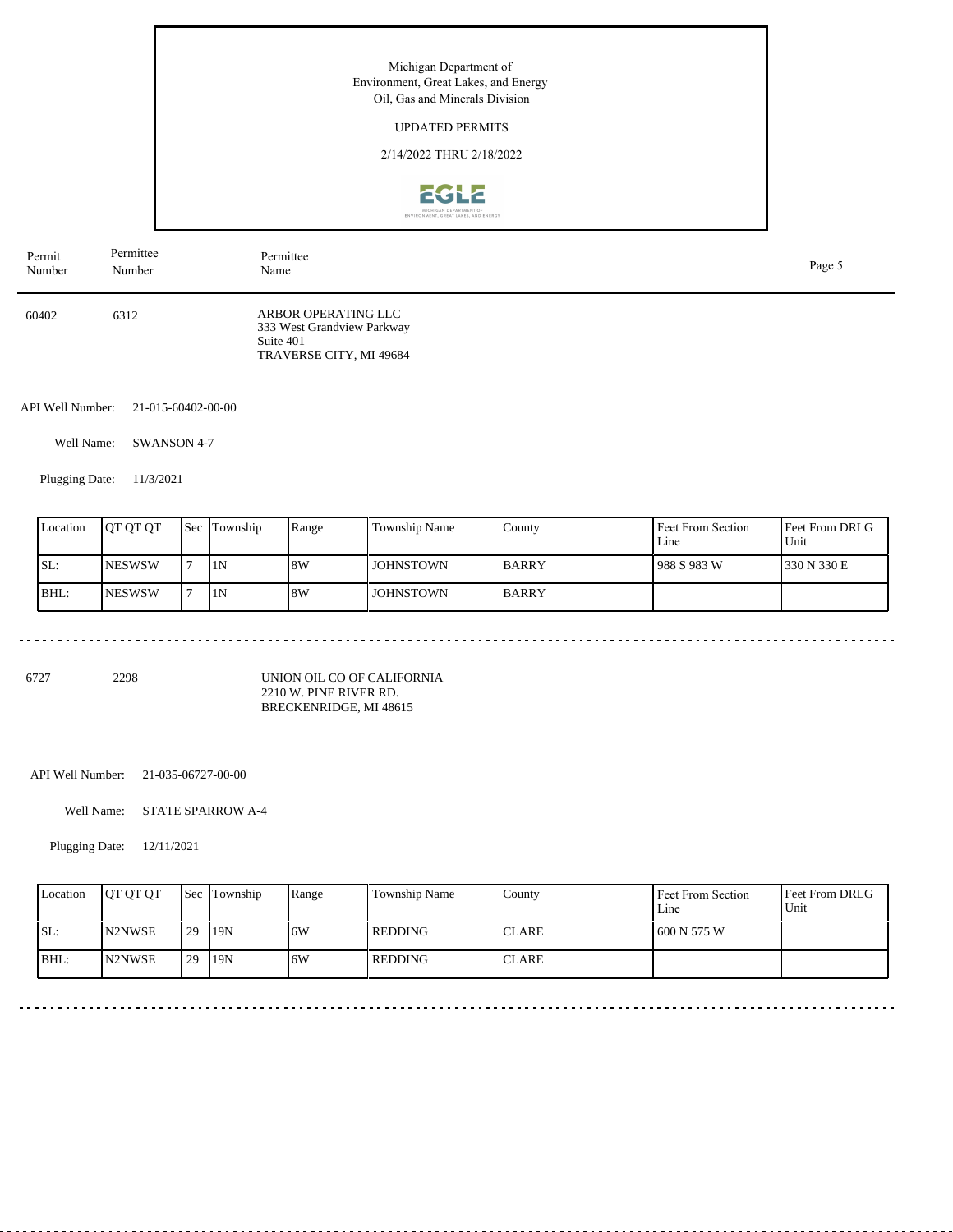Michigan Department of Environment, Great Lakes, and Energy Oil, Gas and Minerals Division UPDATED PERMITS 2/14/2022 THRU 2/18/2022 2GLZ Permittee Permittee

Name Page 6

**APPLICATIONS TO CHANGE WELL STATUS:**

| 13876 | 2950 | LEASE MANAGEMENT INC          |
|-------|------|-------------------------------|
|       |      | 503 INDUSTRIAL AVE            |
|       |      | PO BOX 290                    |
|       |      | MOUNT PLEASANT, MI 48804-0290 |

API Well Number: 21-017-13876-00-00

Number

Well Name: DOAN & HARDY ET AL CONSOLIDATED 2

Approval Date: 2/15/2022

| Location | <b>IOT OT OT</b> | <b>Sec</b> | Township | Range | Township Name | County     | Feet From Section<br>Line | <b>Feet From DRLG</b><br>Unit |
|----------|------------------|------------|----------|-------|---------------|------------|---------------------------|-------------------------------|
| ISL:     | <b>SENENW</b>    |            | 14N      | 5Ε    | l BANGOR      | 1 BAY      | 1990 N 150 E              | 1330 S 510 W                  |
| BHL:     | <b>ISENENW</b>   |            | 14N      | 5E    | <b>BANGOR</b> | <b>BAY</b> |                           |                               |

ACOWS to Continue Drilling (straight hole)

Proposed Rework: ACOWS to Continue Drilling (straight hole) Comment: ACOWS to deepen and complete in lower Dundee expires on 2/15/2023

33508 7739

Permit Number

> LAYLINE OIL AND GAS LLC 820 GESSNER ROAD, SUITE 1145 HOUSTON, TX 77024 USA

API Well Number: 21-035-33508-00-00

Well Name: STATE A 2

Approval Date: 2/14/2022

| Location | <b>IOT OT OT</b> | <b>Sec Township</b> | Range | Township Name | County        | Feet From Section<br>Line | <b>Feet From DRLG</b><br>l Unit |
|----------|------------------|---------------------|-------|---------------|---------------|---------------------------|---------------------------------|
| SL:      | <b>SWSESE</b>    | 20N                 | 16W   | l winterfield | <b>ICLARE</b> | 330 S 990 E               |                                 |
| BHL:     | <b>SWSESE</b>    | 20N                 | 16W   | l winterfield | <b>ICLARE</b> |                           |                                 |

ACOWS to Perforate and Test Current Formation

Proposed Rework: ACOWS to Perforate and Test Current Formation Comment: ACOWS to perf and stimulate in the lower Detroit River (current formation) expires 2/14/2023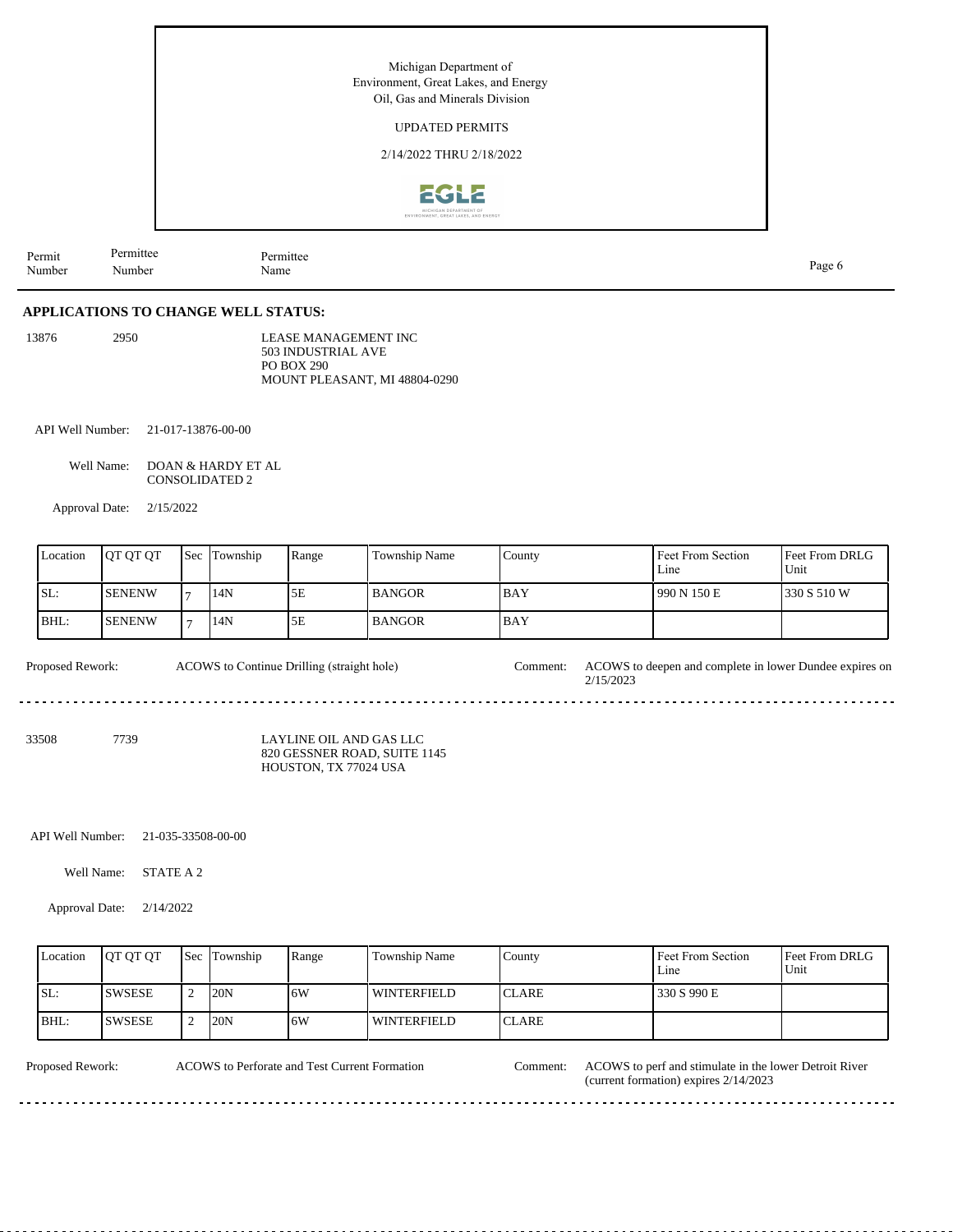Michigan Department of Environment, Great Lakes, and Energy Oil, Gas and Minerals Division UPDATED PERMITS 2/14/2022 THRU 2/18/2022 2612 Permit Permittee Permittee Name Page 7 Number Number WHITE ROCK OIL & GAS LLC 40063 6570 5001 SPRING VALLEY ROAD SUITE 100E DALLAS, TX 75244 API Well Number: 21-133-39751-01-00 Well Name: GINGRICH 1-31A True Vertical Depth: 9800 Approval Date: 2/9/2022 Feet From DRLG Feet From Section Location | QT QT QT | Sec | Township | Range | Township Name Sec Township County Line Unit SL: NESWNW 10W LINCOLN OSCEOLA 1069 S 1116 W 31 18N BHL: SENENW 31 18N 10W LINCOLN OSCEOLA 1152 N 281 E 1152 N 2264 W Proposed Rework: Temporarily Abandoned Comment: ACOWS for TA expires on 1/31/2023 Temporarily Abandoned . . . . . . . . . . . . 40491 6570 WHITE ROCK OIL & GAS LLC 5001 SPRING VALLEY ROAD SUITE 100E DALLAS, TX 75244 API Well Number: 21-133-40491-00-00 Well Name: JEWETT 1-32 Approval Date: 2/9/2022

| Location | <b>IOT OT OT</b> | <b>Sec</b> | Township | Range | Township Name | County         | Feet From Section<br>Line | <b>Feet From DRLG</b><br>Unit |
|----------|------------------|------------|----------|-------|---------------|----------------|---------------------------|-------------------------------|
| SL:      | <b>INESWSW</b>   | 32         | 18N      | 10W   | l lincoln     | IOSCEOLA       | 951 S 905 W               | 1951 S 905 W                  |
| BHL:     | <b>INESWSW</b>   | 32         | 18N      | 10W   | LINCOLN       | <b>OSCEOLA</b> |                           |                               |

<u>. . . . . . . . . . . . . . . .</u>

Proposed Rework: Temporarily Abandoned Comment: ACOWS for TA expires on 1/31/2023

<u>. . . . . . . . . . . . . . . . .</u>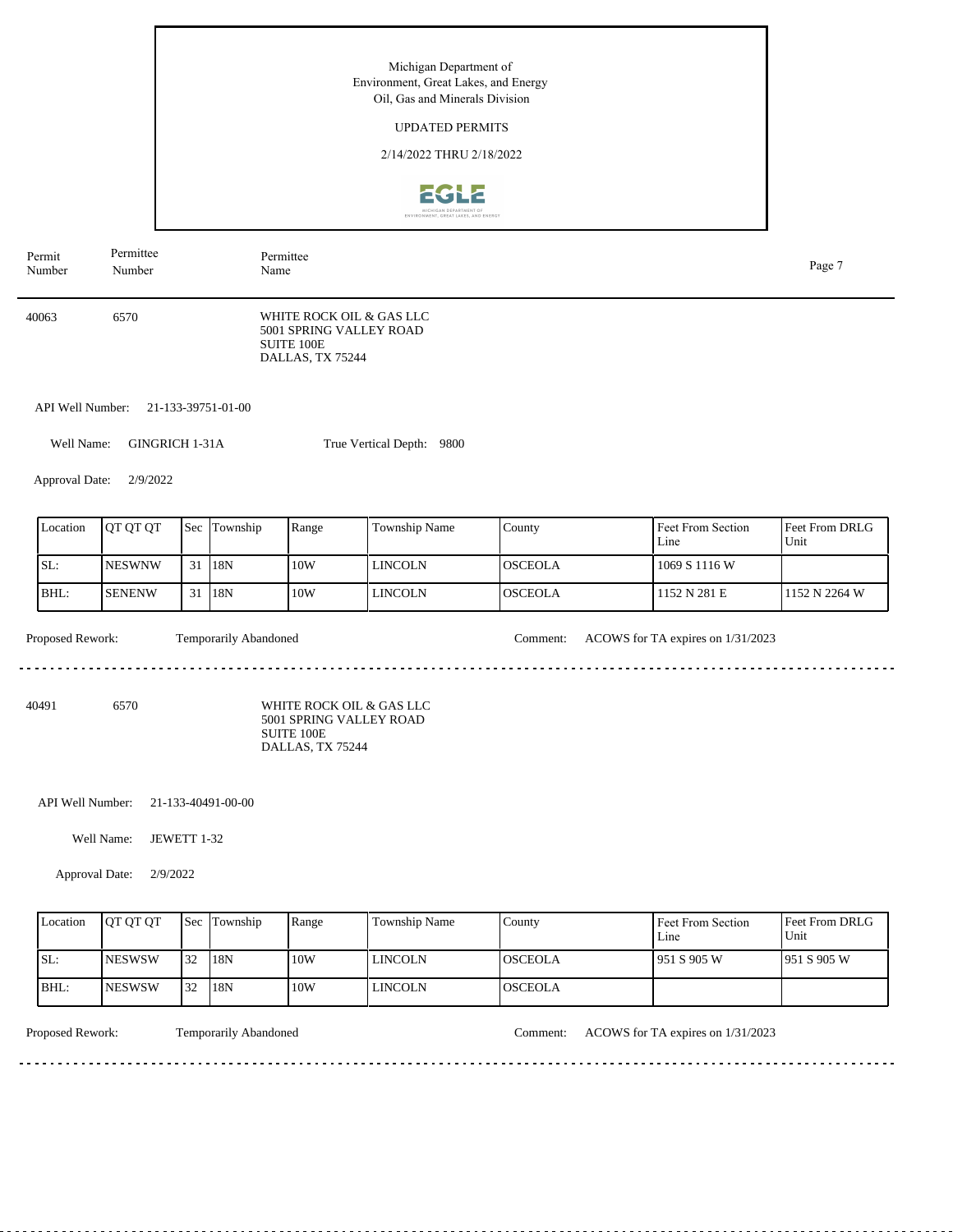|                  |                     |                   | Michigan Department of<br>Environment, Great Lakes, and Energy<br>Oil, Gas and Minerals Division<br><b>UPDATED PERMITS</b> |        |
|------------------|---------------------|-------------------|----------------------------------------------------------------------------------------------------------------------------|--------|
|                  |                     |                   | 2/14/2022 THRU 2/18/2022<br><b>ZGLE</b><br>MICHIGAN DEPARTMENT OF<br>ENVIRONMENT, GREAT LAKES, AND ENERGY                  |        |
| Permit<br>Number | Permittee<br>Number | Permittee<br>Name |                                                                                                                            | Page 8 |

#### **RECORD OF CHANGE OF WELL STATUS:**

36808 8139

MUSKEGON OPERATING COMPANY LLC 1425 S MISSION RD MOUNT PLEASANT, MI 48858

API Well Number: 21-017-36808-00-00

Well Name: LOZO 1-34

Change Date: 10/28/2021

| Location | <b>IOT OT OT</b> | Sec       | Township | Range | Township Name | County     | Feet From Section<br>Line | <b>Feet From DRLG</b><br>Unit |
|----------|------------------|-----------|----------|-------|---------------|------------|---------------------------|-------------------------------|
| SL:      | <b>S2NENE</b>    | <b>B4</b> | 15N      | 4E    | l KAWKAWLIN   | <b>BAY</b> | 990 N 660 E               | 1330 S 660 W                  |
| BHL:     | <b>IS2NENE</b>   | <b>B4</b> | 15N      | 4E    | l KAWKAWLIN   | <b>BAY</b> |                           |                               |

Proposed Rework: Reworked for Miscellaneous Comment: Reworked to plugback and perf current formation; Plugged Reworked for Miscellaneous

37047 8139

MUSKEGON OPERATING COMPANY LLC 1425 S MISSION RD MOUNT PLEASANT, MI 48858

API Well Number: 21-017-37047-00-00

Well Name: WENDT, A 1-34

Change Date: 10/7/2021

| Location | <b>OT OT OT</b>                 | <b>Sec</b> | Township | Range | Township Name | County      | Feet From Section<br>Line | Feet From DRLG<br>Unit |
|----------|---------------------------------|------------|----------|-------|---------------|-------------|---------------------------|------------------------|
| SL:      | S <sub>2</sub> SW <sub>SE</sub> | 34         | 15N      | 4E    | I KAWKAWLIN   | <b>IBAY</b> | 380 S 660 W               | 380 S 660 E            |
| BHL:     | <b>S2SWSE</b>                   | 34         | 15N      | 4E    | l KAWKAWLIN   | <b>BAY</b>  |                           |                        |

. . . . . . . .

. . . . . . . . . . . . . . . . .

Reworked for Miscellaneous

<u>. . . . . . . . . . . .</u>

Proposed Rework: Reworked for Miscellaneous Comment: Reworked to set permanent CIBP, perf and return well to service; Leak identified at 3030' and second permenant bridge plug set above it.

back twice with permenant bridge plugs and perfed twice.